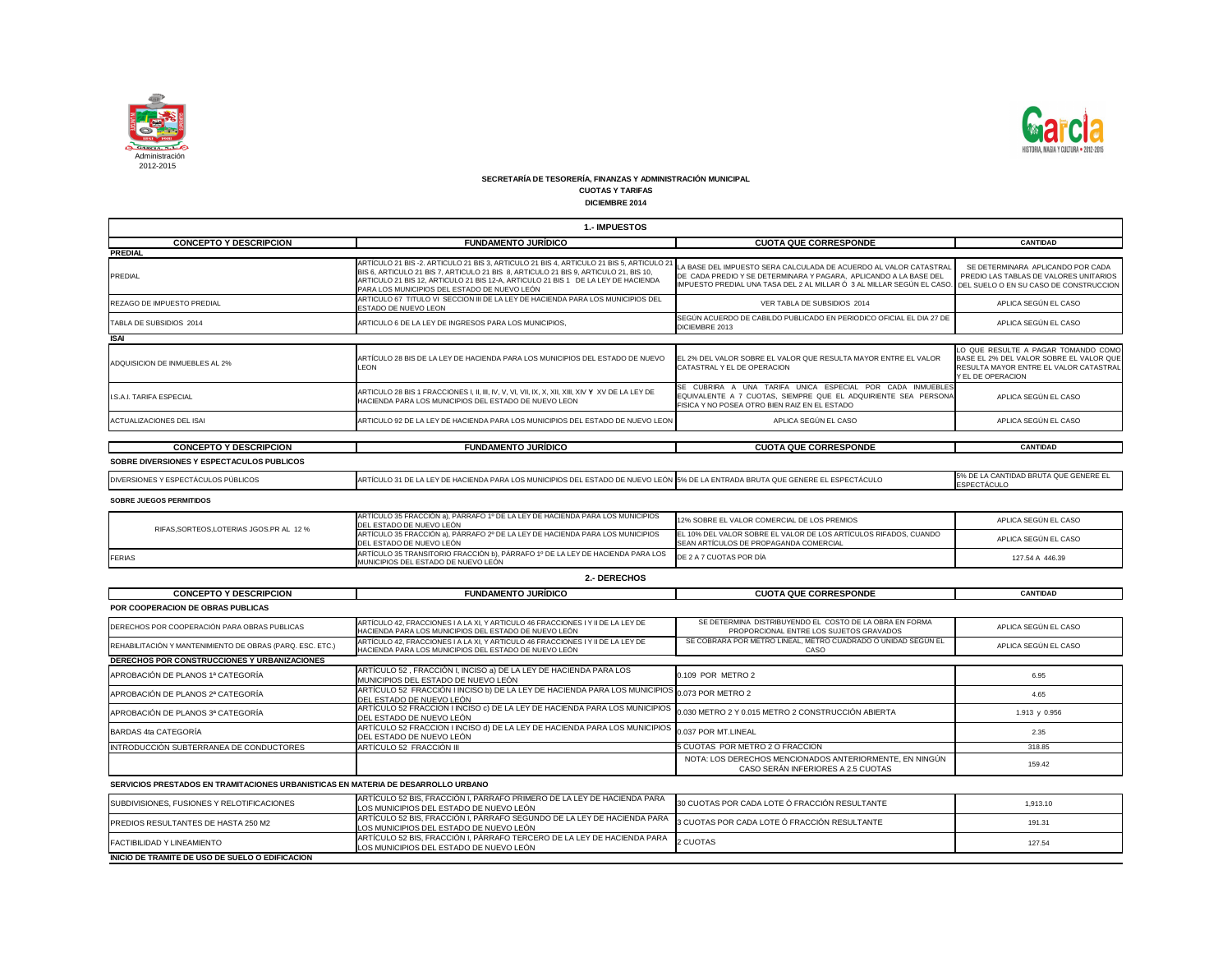#### **CUOTAS Y TARIFAS DICIEMBRE 2014**

|                                                                                                                      | דו טב בתושובוטוש                                                                                                                                 |                                                                                                                                                                                                                                                                                                                                                                                                                                                                                                                                                                                       |                                                                                                                                    |
|----------------------------------------------------------------------------------------------------------------------|--------------------------------------------------------------------------------------------------------------------------------------------------|---------------------------------------------------------------------------------------------------------------------------------------------------------------------------------------------------------------------------------------------------------------------------------------------------------------------------------------------------------------------------------------------------------------------------------------------------------------------------------------------------------------------------------------------------------------------------------------|------------------------------------------------------------------------------------------------------------------------------------|
| INICIO DE TRAMITE DE LICENCIA DE USO DE SUELO O<br>EDIFICACIÓN HASTA 100 M2                                          | ARTÍCULO 52 BIS, FRACCIÓN II, INCISO b) DE LA LEY DE HACIENDA PARA LOS<br>MUNICIPIOS DEL ESTADO DE NUEVO LEÓN                                    | <b>6 CUOTAS</b>                                                                                                                                                                                                                                                                                                                                                                                                                                                                                                                                                                       | 382.62                                                                                                                             |
| INICIO DE TRÁMITE DE LICENCIA DE USO DE SUELO Ó<br>EDIFICACIÓN MAYOR DE 100 Y HASTA 250 M2                           | ARTÍCULO 52 BIS, FRACCIÓN II, INCISO b) DE LA LEY DE HACIENDA PARA LOS<br>MUNICIPIOS DEL ESTADO DE NUEVO LEÓN                                    | 12 CUOTAS                                                                                                                                                                                                                                                                                                                                                                                                                                                                                                                                                                             | 765.24                                                                                                                             |
| INICIO DE TRÁMITE DE LICENCIA DE USO DE SUELO Ó<br>EDIFICACIÓN MAYOR DE 250 Y HASTA 500 M2                           | ARTÍCULO 52 BIS, FRACCIÓN II, INCISO c) DE LA LEY DE HACIENDA PARA LOS<br>MUNICIPIOS DEL ESTADO DE NUEVO LEÓN                                    | <b>18 CUOTAS</b>                                                                                                                                                                                                                                                                                                                                                                                                                                                                                                                                                                      | 1,147.86                                                                                                                           |
| INICIO DE TRÁMITE DE LICENCIA DE USO DE SUELO Ó<br>EDIFICACIÓN MAYOR DE 500 HASTA 1000 M2                            | ARTÍCULO 52 BIS, FRACCIÓN II, INCISO d) DE LA LEY DE HACIENDA PARA LOS<br>MUNICIPIOS DEL ESTADO DE NUEVO LEÓN                                    | 24 CUOTAS                                                                                                                                                                                                                                                                                                                                                                                                                                                                                                                                                                             | 1,530.48                                                                                                                           |
| INICIO DE TRÁMITE DE LICENCIA DE USO DE SUELO Ó<br>EDIFICACIÓN MAYOR DE 1000 M2                                      | ARTÍCULO 52 BIS, FRACCIÓN II, INCISO e) DE LA LEY DE HACIENDA PARA LOS<br>MUNICIPIOS DEL ESTADO DE NUEVO LEÓN                                    | 30 CUOTAS                                                                                                                                                                                                                                                                                                                                                                                                                                                                                                                                                                             | 1,913.10                                                                                                                           |
|                                                                                                                      |                                                                                                                                                  |                                                                                                                                                                                                                                                                                                                                                                                                                                                                                                                                                                                       |                                                                                                                                    |
| <b>LICENCIAS DE USO DE SUELO O EDIFICACIONES</b>                                                                     | ARTÍCULO 52 BIS, FRACCIÓN III, INCISO a) DE LA LEY DE HACIENDA PARA LOS MUNICIPIOS                                                               | <b>6 CUOTAS</b>                                                                                                                                                                                                                                                                                                                                                                                                                                                                                                                                                                       |                                                                                                                                    |
| LICENCIA DE USO DE SUELO Ó EDIFICACIÓN HASTA 100 M2<br>LICENCIA DE USO DE SUELO Ó EDIFICACIÓN MAYOR DE 100 HASTA 250 | DEL ESTADO DE NUEVO LEÓN<br>ARTÍCULO 52 BIS, FRACCIÓN III, INCISO b) DE LA LEY DE HACIENDA PARA LOS MUNICIPIOS                                   |                                                                                                                                                                                                                                                                                                                                                                                                                                                                                                                                                                                       | 382.62                                                                                                                             |
| M2<br>LICENCIA DE USO DE SUELO Ó EDIFICACIÓN MAYOR DE 250 HASTA 500                                                  | DEL ESTADO DE NUEVO LEÓN<br>ARTÍCULO 52 BIS, FRACCIÓN III, INCISO c) DE LA LEY DE HACIENDA PARA LOS MUNICIPIOS                                   | <b>12 CUOTAS</b>                                                                                                                                                                                                                                                                                                                                                                                                                                                                                                                                                                      | 765.24                                                                                                                             |
| LICENCIA DE USO DE SUELO Ó EDIFICACIÓN MAYOR DE 500 HASTA                                                            | DEL ESTADO DE NUEVO LEÓN<br>ARTÍCULO 52 BIS, FRACCIÓN III, INCISO d) DE LA LEY DE HACIENDA PARA LOS MUNICIPIOS                                   | <b>18 CUOTAS</b>                                                                                                                                                                                                                                                                                                                                                                                                                                                                                                                                                                      | 1,147.86                                                                                                                           |
| 1000 M2                                                                                                              | DEL ESTADO DE NUEVO LEÓN<br>ARTÍCULO 52 BIS, FRACCIÓN III, INCISO e) DE LA LEY DE HACIENDA PARA LOS MUNICIPIOS                                   | 24 CUOTAS                                                                                                                                                                                                                                                                                                                                                                                                                                                                                                                                                                             | 1,530.48                                                                                                                           |
| LICENCIA DE USO DE SUELO MAYOR DE 1000 M2                                                                            | DEL ESTADO DE NUEVO LEÓN                                                                                                                         | 30 CUOTAS                                                                                                                                                                                                                                                                                                                                                                                                                                                                                                                                                                             | 1,913.10                                                                                                                           |
| <b>ADICIONALES</b><br>ADICIONALES LICENCIA DE USO DE DUELO Ó EDIFICACIÓN                                             | ARTÍCULO 52 BIS, FRACCIÓN III, PÁRRAFO SEGUNDO, INCISO a) DE LA LEY DE                                                                           |                                                                                                                                                                                                                                                                                                                                                                                                                                                                                                                                                                                       |                                                                                                                                    |
| HASTA 100M2                                                                                                          | HACIENDA PARA LOS MUNICIPIOS DEL ESTADO E NUEVO LEÓN                                                                                             | 0.08 CUOT. POR MT2                                                                                                                                                                                                                                                                                                                                                                                                                                                                                                                                                                    | 5.10                                                                                                                               |
| ADICIONALES LICENCIA DE USO DE SUELO Ó EDIFICACIÓN<br>MAYOR DE 100 HASTA 250 M2                                      | ARTÍCULO 52 BIS, FRACCIÓN III, PÁRRAFO SEGUNDO, INCISO b) DE LA LEY DE<br>HACIENDA PARA LOS MUNICIPIOS EL ESTADO DE NUEVO LEÓN                   | 0.16 CUOT., POR MT2                                                                                                                                                                                                                                                                                                                                                                                                                                                                                                                                                                   | 10.20                                                                                                                              |
| ADICIONALES LICENCIA DE USO DE SUELO Ó EDIFICACIÓN<br>MAYOR DE 250 HASTA 500 M2                                      | ARTÍCULO 52 BIS, FRACCIÓN III, PÁRRAFO SEGUNDO, INCISO c) DE LA LEY DE<br>HACIENDA PARA LOS MUNICIPIOS DEL ESTADO DE NUEVO LEÓN                  | 0.24 CUOT. POR MT2                                                                                                                                                                                                                                                                                                                                                                                                                                                                                                                                                                    | 15.30                                                                                                                              |
| ADICIONALES LICENCIA DE USO DE SUELO Ó EDIFICACIÓN<br>MAYOR DE 500 HASTA 1000 M2                                     | ARTÍCULO 52 BIS, FRACCIÓN III, PÁRRAFO SEGUNDO, INCISO d) DE LA LEY DE<br>HACIENDA DE LOS MUNICIPIOS DEL ESTADO DE NUEVO LEÓN                    | 0.31 CUOT. POR MT2                                                                                                                                                                                                                                                                                                                                                                                                                                                                                                                                                                    | 19.76                                                                                                                              |
| ADICIONALES LICENCIA DE USO DE SUELO Ó EDIFICACIÓN<br><b>MAYOR DE 1000 M2</b>                                        | ARTÍCULO 52 BIS, FRACCIÓN III, PÁRRAFO SEGUNDO, INCISO e) DE LA LEY DE<br>HACIENDA PARA LOS MUNICIPIOS DELESTADO DE NUEVO LEÓN                   | 0.38 CUOTAS POR MT2                                                                                                                                                                                                                                                                                                                                                                                                                                                                                                                                                                   | 24.23                                                                                                                              |
|                                                                                                                      |                                                                                                                                                  | NOTA: LA CUOTA PREVISTA NO EXCEDERÁ DE \$8.00 POR METRO<br>CUADRADO PARA EDIFICACIONES HABITACIONALES MULTIFAMILIARES.<br>LAS CASAS-HABITACION ESTARAN EXENTAS DEL PAGO DE ESTE                                                                                                                                                                                                                                                                                                                                                                                                       |                                                                                                                                    |
| <b>FACTIBILIDAD Y AUTORIZACION DE REGIMEN DE CONDOMINIO</b>                                                          | FACTIBILIDAD Y AUTORIZACIÓN DE RÉGIMENES EN CONDOMINIO ARTÍCULO 52 BIS, FRACCIÓN IV, INCISO a) DE LA LEY DE HACIENDA PARA LOS                    |                                                                                                                                                                                                                                                                                                                                                                                                                                                                                                                                                                                       |                                                                                                                                    |
| <b>VERTICAL</b>                                                                                                      | MUNICIPIOS DEL ESTADO DE NUEVO LEÓN                                                                                                              | 0.12 CUOTAS POR MT.2                                                                                                                                                                                                                                                                                                                                                                                                                                                                                                                                                                  | 7.65                                                                                                                               |
| FACTIBILIDAD Y AUTORIZACIÓN DE RÉGIMENES EN CONDOMINIO HACIENDA DE LOS MUNICIPIOS DEL ESTADO DE NUEVO LEÓN           | ARTÍCULO 52 BIS, FRACCIÓN IV, INCISO b) Y FRACCION V INCISO a) DE LA LEY DE                                                                      | POR FACTIBILIDAD Y LINEAMIENTOS: 117.5 CUOTAS                                                                                                                                                                                                                                                                                                                                                                                                                                                                                                                                         | 7,492.97                                                                                                                           |
| HORIZONTAL                                                                                                           | ARTÍCULO 52 BIS, FRACCIÓN IV, INCISO b) Y FRACCION V INCISO b) DE LA LEY DE<br>HACIENDA DE LOS MUNICIPIOS DEL ESTADO DE NUEVO LEÓN               | POR PROYECTO URBANISTICO: 117.5 CUOTAS                                                                                                                                                                                                                                                                                                                                                                                                                                                                                                                                                | 7,492.97                                                                                                                           |
|                                                                                                                      |                                                                                                                                                  | LOTES HABITACIONALES O INDUSTRIALES DE HASTA 150 M2: 0.107                                                                                                                                                                                                                                                                                                                                                                                                                                                                                                                            | 6.82                                                                                                                               |
| FACTIBILIDAD Y AUTORIZACIÓN DE RÉGIMENES EN CONDOMINIO                                                               | ARTÍCULO 52 BIS, FRACCIÓN IV, INCISO c) Y FRACCION V INCISO c) NUMERO 1 DE LA<br>LEY DE HACIENDA DE LOS MUNICIPIOS DEL ESTADO DE NUEVO LEÓN      | LOTES HABITACIONALES O INDUSTRIALES DE MAS DE 150 M2 HASTA 300<br>M2: 0.143 CUOTAS                                                                                                                                                                                                                                                                                                                                                                                                                                                                                                    | 9.11                                                                                                                               |
| <b>MIXTO</b>                                                                                                         |                                                                                                                                                  | LOTES HABITACIONALES O INDUSTRIALES DE MAS DE 300 M2: 0.172<br><b>CUOTAS</b>                                                                                                                                                                                                                                                                                                                                                                                                                                                                                                          | 10.96                                                                                                                              |
|                                                                                                                      | ARTÍCULO 52 BIS, FRACCIÓN IV, INCISO b) Y FRACCION V INCISO b) NUMERO 3 DE<br>LA LEY DE HACIENDA DE LOS MUNICIPIOS DEL ESTADO DE NUEVO LEÓN      | LOTES CAMPESTRES: 0.107 CUOTAS                                                                                                                                                                                                                                                                                                                                                                                                                                                                                                                                                        | 6.82                                                                                                                               |
| <b>AUTORIZACION DE FRACCIONAMIENTOS</b>                                                                              |                                                                                                                                                  |                                                                                                                                                                                                                                                                                                                                                                                                                                                                                                                                                                                       |                                                                                                                                    |
| <b>FACTIBILIDAD Y LINEAMIENTOS</b>                                                                                   | ARTÍCULO 52 BIS, FRACCIÓN V, INCISO a) DE LA LEY DE HACIENDA DE LOS MUNICIPIOS DEL<br>ESTADO DE NUEVO LEÓN                                       | 117.5 CUOTAS                                                                                                                                                                                                                                                                                                                                                                                                                                                                                                                                                                          | 7,492.97                                                                                                                           |
| PROYECTO URBANÍSTICO                                                                                                 | ARTÍCULO 52 BIS, FRACCIÓN V, INCISO b) DE LA LEY DE HACIENDA PARA LOS MUNICIPIOS<br>DEL ESTADO DE NUEVO LEÓN                                     | 117.5 CUOTAS                                                                                                                                                                                                                                                                                                                                                                                                                                                                                                                                                                          | 7,492.97                                                                                                                           |
| <b>PROYECTO EJECUTIVO</b>                                                                                            | ARTÍCULO 52 BIS, FRACCIÓN V, INCICO c) NUMERALES 1, 2, 3, 4, 5, 6.                                                                               | SE COBRARA POR M2 DE ÁREA VENDIBLE DEPENDIENDO SI EL ÁREA ES<br>HABITACIONAL, INDUSTRIAL, CAMPESTRE U OTROS A-LOTES CON SUPERFICIE TENDER CON SUPERFICIE DE MÁS DE<br>HASTA 150 M2, 0.107 CUOTAS, B-LOTES CON SUPERFICIE DE MÁS DE 150 M2<br>Y HASTA 300 M2, 0.143 CUOTAS, LOTES CON SUPERFICIE MAYOR A 300 M2<br>0.172 CUOTAS                                                                                                                                                                                                                                                        | A-LOTES CON SUPERFICIE HASTA 150 M2, 6.823<br>150 M2 Y HASTA 300 M2, 9.119 MT.2, LOTES<br>CON SUPERFICIE MAYOR A 300 M2 10.968 MT2 |
| <b>HABITACIONALES O INDUSTRIALES</b>                                                                                 | ARTÍCULO 52 BIS, FRACCION V, INCISO C) NUMERO 1 LETRA a b c                                                                                      | HABITACIONALES E INDUSTRIALES, EXCEPTUANDO LOS PREDIOS RESERVADOS<br>PARA EQUIPAMIENTOS COMERCIALES Y DE SERVICIOS:SE COBRARA POR M2 DE A-LOTES CON SUPERFICIE HASTA 150 M2, 6.823<br>ÁREA VENDIBLE DEPENDIENDO SI EL ÁREA ES HABITACIONAL, INDUSTRIAL, MT.2, B-LOTES CON SUPERFICIE DE MÁS DE<br>CAMPESTRE U OTROS A-LOTES CON SUPERFICIE HASTA 150 M2, 0.107 150 M2 Y HASTA 300 M2, 9.119 MT.2, LOTES<br>CUOTAS, B-LOTES CON SUPERFICIE DE MÁS DE 150 M2 Y HASTA 300 M2, CON SUPERFICIE MAYOR A 300 M2 10.968 MT2<br>0.143 CUOTAS, LOTES CON SUPERFICIE MAYOR A 300 M2 0.172 CUOTAS |                                                                                                                                    |
| LOTES CON SUPERFICIE HASTA 150 M2                                                                                    | ARTÍCULO 52 BIS, FRACCIÓN V. INCISO c), NÚMERO 1, APARTADO A. DE LA LEY DE HACIENDA 0.107 CUOTAS<br>PARA LOS MUNICIPIOS DEL ESTADO DE NUEVO LEÓN |                                                                                                                                                                                                                                                                                                                                                                                                                                                                                                                                                                                       | 6.82                                                                                                                               |
| LOTES CON SUPERFICIE DE MAS DE 150 HASTA 300 M2                                                                      | ARTÍCULO 52 BIS, FRACCIÓN V. INCISO c), NÚMERO 1, APARTADO B. DE LA LEY DE<br>HACIENDA PARA LOS MUNICIPIOS DEL ESTADO DE NUEVO LEÓN              | 0.143 CUOTAS                                                                                                                                                                                                                                                                                                                                                                                                                                                                                                                                                                          | 9.11                                                                                                                               |
| LOTES CON SUPERFICIE MAYOR DE 300 M2                                                                                 | ARTÍCULO 52 BIS, FRACCIÓN V. INCISO c), NÚMERO 1, APARTADO C. DE LA LEY DE<br>HACIENDA PARA LOS MUNICIPIOS DEL ESTADO DE NUEVO LEÓN              | 0.172 CUOTAS                                                                                                                                                                                                                                                                                                                                                                                                                                                                                                                                                                          | 10.96                                                                                                                              |
|                                                                                                                      |                                                                                                                                                  |                                                                                                                                                                                                                                                                                                                                                                                                                                                                                                                                                                                       |                                                                                                                                    |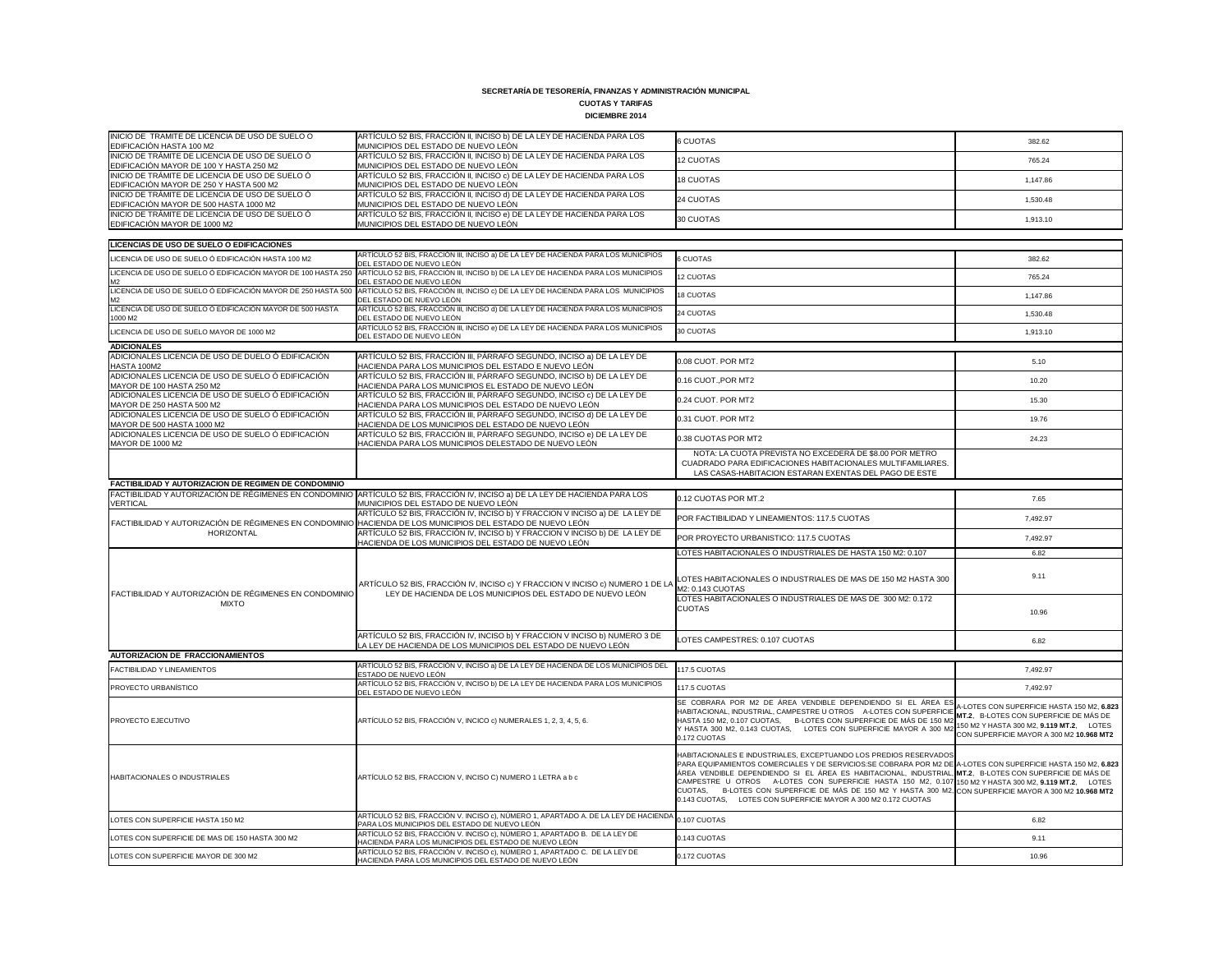### **CUOTAS Y TARIFAS DICIEMBRE 2014**

| INDUSTRIALES UBICADOS EN EL MUNICIPIO                                                            | ARTÍCULO 52 BIS, FRACCIÓN V. INCISO c), NÚMERO 2 DE LA LEY DE HACIENDA PARA LOS<br>MUNICIPIOS DEL ESTADO DE NUEVO LEÓN            | 0.107 CUOTAS                                                                                                                                                                      | 6.82      |
|--------------------------------------------------------------------------------------------------|-----------------------------------------------------------------------------------------------------------------------------------|-----------------------------------------------------------------------------------------------------------------------------------------------------------------------------------|-----------|
| OTROS UBICADOS EN EL MUNICIPIO                                                                   | ARTÍCULO 52 BIS, FRACCIÓN V. INCISO c), NÚMERO 5 DE LA LEY DE HACIENDA PARA LOS<br>MUNICIPIOS DEL ESTADO DE NUEVO LEÓN            | 0.107 CUOTAS                                                                                                                                                                      | 6.82      |
| CERTIFIFICACIÓN DEL CUMPLIMIENTO DE REQUSITOS PARA VENTA.                                        | ARTÍCULO 52 BIS, FRACCIÓN V. INCISO c), NÚMERO 6, INCISO d) DE LA LEY DE HACIENDA<br>PARA LOS MUNICIPIOS EL ESTADO DE NUEVO LEÓN  | 117.5 CUOTAS                                                                                                                                                                      | 7.492.97  |
| <b>PRORROGA</b>                                                                                  | ARTÍCULO 52 BIS, FRACCIÓN V. INCISO c), NÚMERO 6, INCISO e) DE LA LEY DE HACIENDA<br>PARA LOS MUNICIPIOS DEL ESTADO DE NUEVO LEÓN | 58.5 CUOTAS                                                                                                                                                                       | 3,730.54  |
| ACTUALIZACIÓN DE GARANTÍAS                                                                       | ARTÍCULO 52 BIS, FRACCIÓN V. INCISO c), NÚMERO 6, INCISO f) DE LA LEY DE HACIENDA<br>PARA LOS MUNICIPIOS DEL ESTADO DE NUEVO LEÓN | 58.5 CUOTAS                                                                                                                                                                       | 3,730.54  |
| <b>MODIFICACIONES</b>                                                                            | ARTÍCULO 52 BIS, FRACCIÓN V. INCISO c), NÚMERO 6, INCISO 9) DE LA LEY DE HACIENDA<br>PARA LOS MUNICIPIOS DEL ESTADO DE NUEVO LEÓN | 58.5 CUOTAS                                                                                                                                                                       | 3,730.54  |
| RECEPCIÓN DE OBRA                                                                                | ARTÍCULO 52 BIS, FRACCIÓN V. INCISO c), NÚMERO 6, INCISO h) DE LA LEY DE HACIENDA<br>PARA LOS MUNICIPIOS DEL ESTADO DE NUEVO LEÓN | 586.5 CUOTAS                                                                                                                                                                      | 37,401.10 |
| REGULARIZACIÓN Y ORDENAMIENTO URBANO EN FRACCIONAMIENTOS<br>Y EN LICENCIAS DE USO DE SUELO (75%) | ARTÍCULO 52 BIS, FRACCIÓN VI DE LA LEY DE HACIENDA PARA LOS MUNICIPIOS DEL<br>ESTADO DE NUEVO LEÓN                                | SE APLICARAN LAS CUOTAS PREVISTAS EN LAS FRACCIONES III Y IV DEL ARTÍCULO 52 BIS DE LA LEY DE HACIENDA PARA LOS<br>MUNICIPIOS DEL ESTADO DE NUEVO LEON, CON UN INCREMENTO DEL 75% |           |
| EXPEDICIÓN DE COPIAS CERTIFICADAS DE PLANOS                                                      | ARTÍCULO 52 BIS, FRACCIÓN VII DE LA LEY DE HACIENDA PARA LOS MUNICIPIOS<br>DEL ESTADO DE NUEVO LEÓN                               | 3.5 CUOTAS                                                                                                                                                                        | 223.19    |
| EXPEDICIÓN DE CONSTANCIA Y CERTIFICACIONES                                                       | ARTÍCULO 52 BIS, FRACCIÓN VIII DE LA LEY DE HACIENDA PARA LOS MUNICIPIOS<br>DEL ESTADO DE NUEVO LEÓN                              | 2.5 CUOTAS                                                                                                                                                                        | 159.42    |
| INFORMACIÓN DE ALINEAMIENTO DE LA VIALIDAD                                                       | ARTÍCULO 52 BIS, FRACCIÓN IX DE LA LEY DE HACIENDA PARA LOS MUNICIPIOS DEL<br>ESTADO DE NUEVO LEÓN                                | 1.5 CUOTAS                                                                                                                                                                        | 95.65     |
| <b>INSCRIPCION DE NUEVOS FRACCIONAMIENTOS O AMPLIACION</b>                                       |                                                                                                                                   |                                                                                                                                                                                   |           |
| FRACCIONAMIENTOS CUYOS LOTES TENGAN UNA SUPERFICIE<br>PROMEDIO MAYOR A 250 M2                    | ARTÍCULO 55 INCISO a) DE LA LEY DE HACIENDA PARA LOS MUNICIPIOS DEL<br>ESTADO DE NUEVO LEÓN                                       | 0.023 CUOTAS POR MT2                                                                                                                                                              | 1.46      |
| FRACCIONAMINTOS CUYOS LOTES TENGAN UNA SUPERFICIE<br>PROMEDIO ENTRE 150 Y 250 M2                 | ARTÍCULO 55 INCISO b) DE LA LEY DE HACIENDA PARA LOS MUNICIPIOS DEL<br>ESTADO DE NUEVO LEÓN                                       | 0.012 CUOTAS POR MT2                                                                                                                                                              | 0.765     |
| FRACCIONAMIENTOS CUYOS LOTES TENGAN UNA SUPERFICIE<br>PROMEDIO MENOR A 150 M2                    | ARTÍCULO 55 INCISO c) DE LA LEY DE HACIENDA PARA LOS MUNICIPIOS DEL<br>ESTADO DE NUEVO LEÓN                                       | 0.009 CUOTAS POR MT2                                                                                                                                                              | 0.573     |
| CEMENTERIOS UBICADOS EN LOS MUNICIPIOS                                                           | ARTÍCULO 55 INCISO d) DE LA LEY DE HACIENDA PARA LOS MUNICIPIOS DEL<br>ESTADO DE NUEVO LEÓN                                       | 0.12 CUOTAS POR MT2                                                                                                                                                               | 7.65      |
| ASIGNACIÓN DE NUMERO OFICIAL                                                                     | ARTÍCULO 55, PÁRRAFO TERCERO DE LA LEY DE HACIENDA PARA LOS MUNICIPIOS<br>DEL ESTADO DE NUEVO LEÓN                                | 1.24 CUOTAS                                                                                                                                                                       | 79.07     |
| POR CERTIFICACIONES, AUTORIZACIONES, CONSTANCIAS Y REGISTROS                                     |                                                                                                                                   |                                                                                                                                                                                   |           |
| COPIA SIMPLE POR HOJA                                                                            | ARTÍCULO 57, FRACCIÓN I, INCISO a) DE LA LEY DE HACIENDA PARA LOS                                                                 | 0.012 CUOTAS EN HOJAS TAMAÑO CARTA                                                                                                                                                | 0.765     |
|                                                                                                  | MUNICIPIOS DEL ESTADO DE NUEVO LEÓN                                                                                               | 0.017 CUOTAS EN HOJAS TAMAÑO OFICIO                                                                                                                                               | 1.084     |
| COPIA A COLOR POR HOJA                                                                           | ARTÍCULO 57, FRACCIÓN I, INCISO b) DE LA LEY DE HACIENDA PARA LOS                                                                 | 0.024 CUOTAS EN HOJAS TAMAÑO CARTA                                                                                                                                                | 1.53      |
|                                                                                                  | MUNICIPIOS DE L ESTADO DE NUEVO LEÓN                                                                                              | 0.034 CUOTAS EN HOJAS TAMAÑO OFICIO                                                                                                                                               | 2.16      |
| COPIA CERTIFICADAS POR CADA DOCUMENTO                                                            | ARTÍCULO 57, FRACCIÓN I, INCISO c) DE LA LEY DE HACIENDA PARA LOS<br>MUNICIPIOS DEL ESTADO DE NUEVO LEÓN                          | I CUOTA SALARIO MINIMO                                                                                                                                                            | 63.77     |
| COPIA SIMPLE DE PLANOS                                                                           | ARTÍCULO 57, FRACCIÓN I, INCISO d) DE LA LEY DE HACIENDA PARA LOS<br>MUNICIPIOS DEL ESTADO DE NUEVO LEÓN                          | 0.43 CUOTAS SALARIO MINIMO                                                                                                                                                        | 27.42     |
| COPIA SIMPLE DE PLANOS A COLOR                                                                   | ARTÍCULO 57, FRACCIÓN I, INCISO e) DE LA LEY DE HACIENDA PARA LOS<br>MUNICIPIOS DEL ESTADO DE NUEVO LEÓN                          | 2 CUOTAS SALARIO MINIMO                                                                                                                                                           | 127.54    |

| <u>UR DER HIGHORICU, AUTORIEADIORED, UURUIARUAU TREUDIRUU</u> |                                                                                                                                                     |                                                                     |            |
|---------------------------------------------------------------|-----------------------------------------------------------------------------------------------------------------------------------------------------|---------------------------------------------------------------------|------------|
| COPIA SIMPLE POR HOJA                                         | ARTÍCULO 57, FRACCIÓN I, INCISO a) DE LA LEY DE HACIENDA PARA LOS                                                                                   | 0.012 CUOTAS EN HOJAS TAMAÑO CARTA                                  | 0.765      |
|                                                               | MUNICIPIOS DEL ESTADO DE NUEVO LEÓN                                                                                                                 | 0.017 CUOTAS EN HOJAS TAMAÑO OFICIO                                 | 1.084      |
| COPIA A COLOR POR HOJA                                        | ARTÍCULO 57, FRACCIÓN I, INCISO b) DE LA LEY DE HACIENDA PARA LOS                                                                                   | 0.024 CUOTAS EN HOJAS TAMAÑO CARTA                                  | 1.53       |
|                                                               | MUNICIPIOS DE L ESTADO DE NUEVO LEÓN                                                                                                                | 0.034 CUOTAS EN HOJAS TAMAÑO OFICIO                                 | 2.16       |
| COPIA CERTIFICADAS POR CADA DOCUMENTO                         | ARTÍCULO 57, FRACCIÓN I, INCISO c) DE LA LEY DE HACIENDA PARA LOS                                                                                   | <b>CUOTA SALARIO MINIMO</b>                                         | 63.77      |
|                                                               | MUNICIPIOS DEL ESTADO DE NUEVO LEÓN                                                                                                                 |                                                                     |            |
| COPIA SIMPLE DE PLANOS                                        | ARTÍCULO 57, FRACCIÓN I, INCISO d) DE LA LEY DE HACIENDA PARA LOS                                                                                   | 0.43 CUOTAS SALARIO MINIMO                                          | 27.42      |
|                                                               | MUNICIPIOS DEL ESTADO DE NUEVO LEÓN                                                                                                                 |                                                                     |            |
| COPIA SIMPLE DE PLANOS A COLOR                                | ARTÍCULO 57, FRACCIÓN I, INCISO e) DE LA LEY DE HACIENDA PARA LOS                                                                                   | 2 CUOTAS SALARIO MINIMO                                             | 127.54     |
|                                                               | MUNICIPIOS DEL ESTADO DE NUEVO LEÓN                                                                                                                 |                                                                     |            |
| COPIA CERTIFICADA DE PLANOS                                   | ARTÍCULO 57, FRACCIÓN I, INCISO f) DE LA LEY DE HACIENDA PARA LOS MUNICIPIOS                                                                        | 3 CUOTAS SALARIO MINIMO                                             | 191.31     |
|                                                               | DEL ESTADO DE NUEVO LEÓN                                                                                                                            |                                                                     |            |
| COPIA CERTIFICADA DE PLANOS A COLOR                           | ARTÍCULO 57, FRACCIÓN I, INCISO 9) DE LA LEY DE HACIENDA PARA LOS                                                                                   | 5 CUOTAS SALARIO MINIMO                                             | 318.85     |
|                                                               | MUNICIPIOS DEL ESTADO DE NUEVO LEÓN                                                                                                                 |                                                                     |            |
| DIVERSAS CONSTANCIAS Y CERTIFICACIONES                        | ARTÍCULO 57, FRACCIÓN I, INCISO h) DE LA LEY DE HACIENDA PARA LOS                                                                                   | <b>CUOTA SALARIO MINIMO</b>                                         | 63.77      |
|                                                               | MUNICIPIOS DEL ESTADO DE NUEVO LEÓN                                                                                                                 |                                                                     |            |
| BÚSQUEDA Y LOCALIZACIÓN DE ARCHIVOS Y EXPEDIENTES             | ARTÍCULO 57, FRACCIÓN I, PÁRRAFO TERCERO DE LA LEY DE HACIENDA PARA LOS                                                                             | <b>CUOTA SALARIO MINIMO</b>                                         | 63.77      |
|                                                               | MUNICIPIOS EL ESTADO DE NUEVO LEÓN                                                                                                                  |                                                                     |            |
| CERTIFICACIÓN DE PREDIAL                                      | ARTÍCULO 57, FRACCIÓN I, INCISO h) DE LA LEY DE HACIENDA PARA LOS                                                                                   | <b>CUOTA SALARIO MINIMO</b>                                         | 63.77      |
|                                                               | MUNICIPIOS EL ESTADO DE NUEVO LEÓN                                                                                                                  |                                                                     |            |
| CERTIFICACIÓN COMISIONADOS MUNICIPALES                        | ARTÍCULO 57, FRACCIÓN I, INCISO h) DE LA LEY DE HACIENDA PARA LOS                                                                                   | 1 CUOTA SALARIO MINIMO                                              | 63.77      |
|                                                               | MUNICIPIOS DEL ESTADO DE NUEVO LEÓN                                                                                                                 |                                                                     |            |
|                                                               | ARTÍCULO 57, FRACCIÓN I, INCISO h) DE LA LEY DE HACIENDA PARA LOS                                                                                   | <b>CUOTA SALARIO MINIMO</b>                                         |            |
| CONSTANCIA O REGISTRO DE REFRENDO                             | MUNICIPIOS DEL ESTADO DE NUEVO LEÓN                                                                                                                 |                                                                     | 63.77      |
| CONSTANCIA DE NO INFRACCIONES, RELATIVAS A CONTROL            | ARTÍCULO 57, FRACCIÓN I, PARRAFO CUARTO DE LA LEY DE HACIENDA PARA LOS                                                                              |                                                                     |            |
| <b>VEHICULAR</b>                                              | MUNICIPIOS DEL ESTADO DE NUEVO LEÓN                                                                                                                 | 0.25 CUOTAS SALARIO MINIMO                                          | 15.94      |
|                                                               |                                                                                                                                                     |                                                                     |            |
|                                                               |                                                                                                                                                     |                                                                     |            |
|                                                               |                                                                                                                                                     | ESTE ARTÍCULO SOLO MENCIONA LAS CUOTAS POR INSCRIPCIÓN AL INICIO DE |            |
| INSCRIPCIÓN AL INICIO DE ACTIVIDADES                          | ARTÍCULO 58 DE LA LEY DE HACIENDA PARA LOS MUNICIPIOS DEL ESTADO DE NUEVO LEÓN ACTIVIDADES, POR REFRENDO ANUAL DE LICENCIA, AUTORIZACIÓN, PERMISO O | CONCESIÓN QUE SE CUBRIRÁN EN LOS MUNICIPIOS DEL ÁREA METROPOLITANA  |            |
|                                                               |                                                                                                                                                     |                                                                     |            |
|                                                               |                                                                                                                                                     | HASTA 15,000 PERSONAS: 1500 CUOTAS                                  | 95,655.00  |
| <b>ESTADIOS DE FUTBOL</b>                                     | ARTÍCULO 58 BIS FRACCION A) NUMERO 1 DE LA LEY DE HACIENDA PARA LOS                                                                                 | DE MAS DE 15,000 HASTA 25,000 PERSONAS: 2700 CUOTAS                 | 172,179.00 |
|                                                               | MUNICIPIOS EL ESTADO DE NUEVO LEÓN                                                                                                                  | DEMAS DE 25,000 PERSONAS: 3500 CUOTAS                               | 223,195.00 |
|                                                               |                                                                                                                                                     |                                                                     |            |
| CABARET, CENTROS NOCTURNOS, DISCOTECAS, CASAS Y               | ARTÍCULO 58 BIS FRACCION A) NUMERO 2 DE LA LEY DE HACIENDA PARA LOS                                                                                 | NO MAYOR A 120 M2 2390 CUOTAS                                       | 152,410.30 |
| ESTABLECIMIENTOS DEA PUESTAS                                  | MUNICIPIOS EL ESTADO DE NUEVO LEÓN                                                                                                                  | MAYOR A 120 M2, 2825 CUOTAS                                         | 180,150.25 |
| HOTELES Y MOTELES DE PASO CON SERVICIO DE BAR Y               | ARTÍCULO 58 BIS FRACCION A) NUMERO 4 DE LA LEY DE HACIENDA PARA LOS                                                                                 |                                                                     |            |
| RESTURANT-BAR                                                 | MUNICIPIOS EL ESTADO DE NUEVO LEÓN                                                                                                                  | 1500 CUOTAS                                                         | 95,655.00  |
| ESTABLECIMIENTOS QUE EXPENDAN BEBIDAS ALCOHOLICAS CERRADAS    |                                                                                                                                                     |                                                                     |            |
|                                                               |                                                                                                                                                     |                                                                     |            |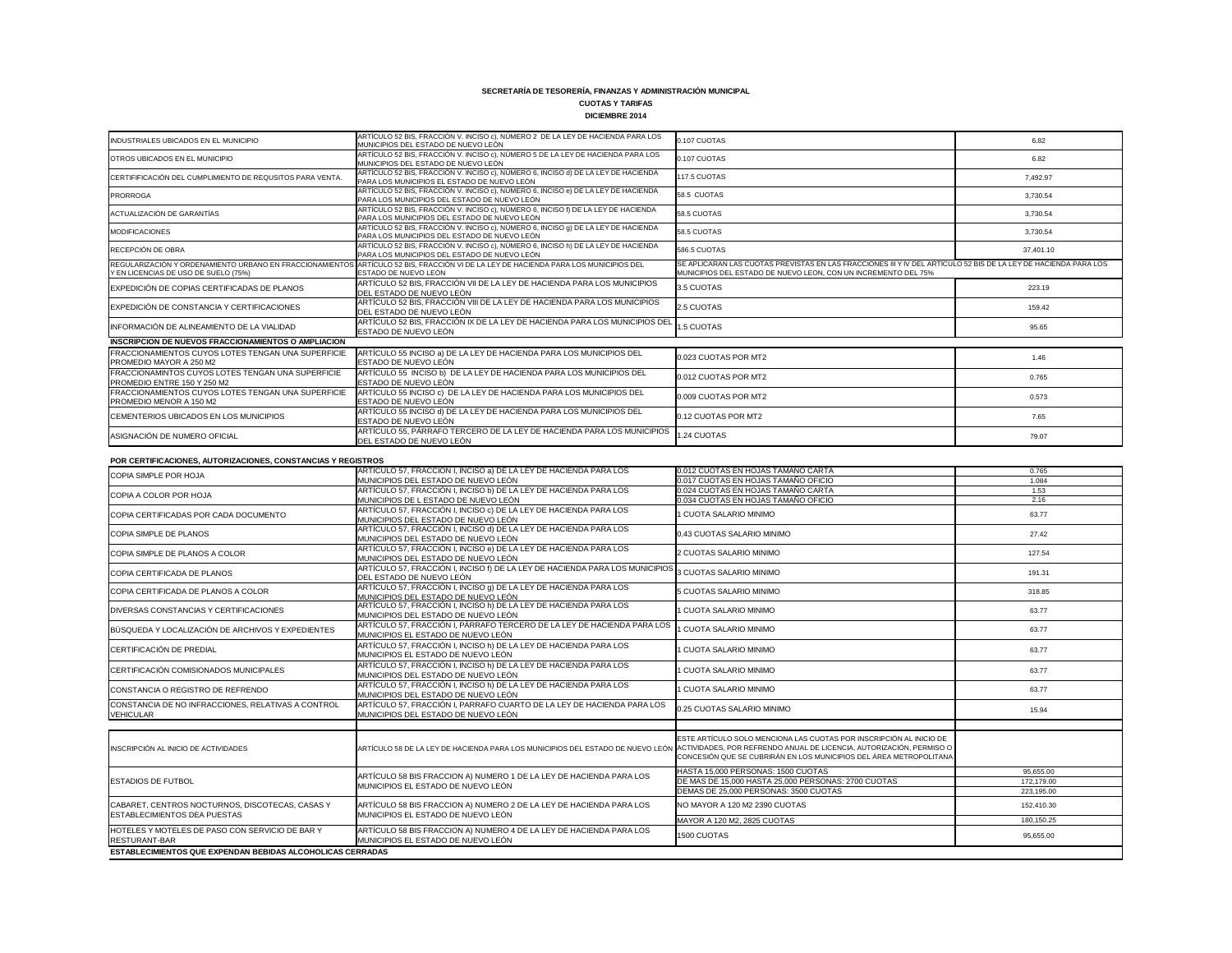## **CUOTAS Y TARIFAS DICIEMBRE 2014**

| ABARROTES CON VENTA DE CERVEZA CON UN AREA DE<br>EXPOSICIÓN AL PÚBLICO NO MAYOR A 50 M2                   | ARTÍCULO 58 BIS FRACCION A) NUMERO 5 INCISO a) DE LA LEY DE HACIENDA PARA 15 CUOTAS<br>LOS MUNICIPIOS EL ESTADO DE NUEVO LEÓN  |                         | 956.55    |
|-----------------------------------------------------------------------------------------------------------|--------------------------------------------------------------------------------------------------------------------------------|-------------------------|-----------|
| ABARROTES CON VENTA DE CERVEZA, VINOS Y LICORES CON<br>UN AREA DE EXPOSICIÓN AL PÚBLICO, NO MAYOR A 50 M2 | ARTÍCULO 58 BIS FRACCION A) NUMERO 5 INCISO b) DE LA LEY DE HACIENDA PARA 30 CUOTAS<br>LOS MUNICIPIOS EL ESTADO DE NUEVO LEÓN  |                         | 1,913.10  |
| DEPOSITO CON VENTA DE CERVEZA INCLUYENO LOS QUE<br><b>ITIENEN SERVICIO DE AUTO</b>                        | ARTÍCULO 58 BIS FRACCION A) NUMERO 5 INCISO c) DE LA LEY DE HACIENDA PARA 40 CUOTAS<br>LOS MUNICIPIOS EL ESTADO DE NUEVO LEÓN  |                         | 2,550.80  |
| DEPOSITO CON VENTA DE CERVEZA, VINOS Y LICORES<br>INCLUYENDO LOS QUE TIENEN SERVICIO DE AUTO              | ARTÍCULO 58 BIS FRACCION A) NUMERO 5 INCISO d) DE LA LEY DE HACIENDA PARA 80 CUOTAS<br>LOS MUNICIPIOS EL ESTADO DE NUEVO LEÓN  |                         | 5,101.60  |
| <b>LICORERÍAS</b>                                                                                         | ARTÍCULO 58 BIS FRACCION A) NUMERO 5 INCISO e) DE LA LEY DE HACIENDA PARA 80 CUOTAS<br>LOS MUNICIPIOS EL ESTADO DE NUEVO LEÓN  |                         | 5,101.60  |
| MINISÚPER Y TIENDAS DE CONVENIENCIA CON UN AREA DE<br>EXPOSICIÓN AL PUBLICO NO MAYOR A 120 M2             | ARTÍCULO 58 BIS FRACCION A) NUMERO 5 INCISO f) DE LA LEY DE HACIENDA PARA 60 CUOTAS<br>LOS MUNICIPIOS EL ESTADO DE NUEVO LEÓN  |                         | 3,826.20  |
| MINISÚPER Y TIENDAS DE CONVENIENCIA CON UN AREA DE<br>EXPOSICIÓN AL PÚBLICO MAYOR A 120 M2                | ARTÍCULO 58 BIS FRACCION A) NUMERO 5 INCISO 9) DE LA LEY DE HACIENDA PARA 135 CUOTAS<br>LOS MUNICIPIOS EL ESTADO DE NUEVO LEÓN |                         | 8,608.95  |
| TIENDAS DE AUTO SERVICIO MAYOR A 120 M2                                                                   | ARTÍCULO 58 BIS FRACCION A) NUMERO 5 INCISO h) DE LA LEY DE HACIENDA PARA 190 CUOTAS<br>LOS MUNICIPIOS EL ESTADO DE NUEVO LEÓN |                         | 12,116.30 |
| TIENDAS DE AUTO SERV DEPARTAMENTALES MAYOR A 120 M2                                                       | ARTÍCULO 58 BIS FRACCION A) NUMERO 5 INCISO i) DE LA LEY DE HACIENDA PARA<br>LOS MUNICIPIOS EL ESTADO DE NUEVO LEÓN            | 380 CUOTAS              | 24,232.60 |
| EXPENDIO Y DISTRIBUCIÓN AL MAYOREO DE CERVEZA Ó<br><b>BEBIDAS ALCOHÓLICAS</b>                             | ARTÍCULO 58 BIS FRACCION A) NUMERO 5 INCISO ¡) DE LA LEY DE HACIENDA PARA<br>LOS MUNICIPIOS EL ESTADO DE NUEVO LEÓN            | <sup>1</sup> 340 CUOTAS | 21,681.80 |

| CERVECERÍAS CON EXPENDIO DE CERVEZA                                                                                  | ARTÍCULO 58 BIS FRACCION A) NUMERO 5 INCISO k) SUBINCISO a) DE LA LEY DE<br>HACIENDA PARA LOS MUNICIPIOS DEL ESTADO DE NUEVO LEÓN | <b>85 CUOTAS</b>                                                                                                              | 5,420.45                                                                                     |
|----------------------------------------------------------------------------------------------------------------------|-----------------------------------------------------------------------------------------------------------------------------------|-------------------------------------------------------------------------------------------------------------------------------|----------------------------------------------------------------------------------------------|
| RESTAURANTES, LONCHERÍAS, FONDAS Y SIMILARES CON<br>EXPENDIO DE CERVEZA                                              | ARTÍCULO 58 BIS FRACCION A) NUMERO 5 INCISO k) SUBINCISO b) DE LA LEY DE<br>HACIENDA PARA LOS MUNICIPIOS DEL ESTADO DE NUEVO LEÓN | <b>85 CUOTAS</b>                                                                                                              | 5,420.45                                                                                     |
| BILLARES CON EXPENDIO DE CERVEZA                                                                                     | ARTÍCULO 58 BIS FRACCION A) NUMERO 5 INCISO k) SUBINCISO c) DE LA LEY DE<br>HACIENDA PARA LOS MUNICIPIOS DEL ESTADO DE NUEVO LEÓN | <b>85 CUOTAS</b>                                                                                                              | 5,420.45                                                                                     |
| BILLARES CON EXPENDIO DE CERVEZA. VINOS Y LICORES                                                                    | ARTÍCULO 58 BIS FRACCION A) NUMERO 5 INCISO k) SUBINCISO d) DE LA LEY DE<br>HACIENDA PARA LOS MUNICIPIOS DEL ESTADO DE NUEVO LEÓN | 130 CUOTAS                                                                                                                    | 8,290.10                                                                                     |
| CANTINAS O BARES CON EXPENDIO DE CERVEZA VINOS Y<br><b>LICORES</b>                                                   | ARTÍCULO 58 BIS FRACCION A) NUMERO 5 INCISO k) SUBINCISO e) DE LA LEY DE<br>HACIENDA PARA LOS MUNICIPIOS DEL ESTADO DE NUEVO LEÓN | 250 CUOTAS                                                                                                                    | 15,942.50                                                                                    |
| RESTAURANTES - BAR CON EXPENIO DE CERVEZA, VINOS Y<br>LICORES, CON UN ÁREA DE ATENCIÓN AL PÚBLICO DE HASTA<br>120 M2 | ARTÍCULO 58 BIS FRACCION A) NUMERO 5 INCISO k) SUBINCISO f) DE LA LEY DE<br>HACIENDA PARA LOS MUNICIPIOS DEL ESTADO DE NUEVO LEÓN | 150 CUOTAS                                                                                                                    | 9,565.50                                                                                     |
| RESTAURANTES- BAR CON EXPENDIO DE CERVEZA, VINOS Y<br>LICORES CON UN AREA DE ATENCIÓN AL PÚBLICO MAYOR A 120<br>M2   | ARTÍCULO 58 BIS FRACCION A) NUMERO 5 INCISO k) SUBINCISO 9) DE LA LEY DE<br>HACIENDA PARA LOS MUNICIPIOS DEL ESTADO DE NUEVO LEÓN | 250 CUOTAS                                                                                                                    | 15,942.50                                                                                    |
| CENTROS O CLUBES SOCIALES O DEPORTIVOS CON EXPENDIO O<br>CONSUMO DE CERVEZA, VINOS Y LICORES                         | ARTÍCULO 58 BIS FRACCION A) NUMERO 5 INCISO k) SUBINCISO h) DE LA LEY DE HACIENDA<br>PARA LOS MUNICIPIOS DEL ESTADO DE NUEVO LEÓN | PAGARÁN UNA CUOTA POR METRO DE SUPERFICIE DE EXPENDIO O DE<br>CONSUMO, EN NINGÚN CASO LA CANTIDAD SERÁ INFERIOR A 100 CUOTAS  | 63.77 POR M2 DE SUPERFICIE DE EXPENDIO O<br>DE CONSUMO, NINGUN CASO SERA INFERIOR<br>A 6.377 |
| CENTROS O CLUBES SOCIALES O DEPORTIVOS CON EXPENDIO O<br>CONSUMO DE CERVEZA, VINOS Y LICORES                         | ARTÍCULO 58 BIS FRACCION A) NUMERO 5 INCISO k) SUBINCISO i) DE LA LEY DE HACIENDA<br>PARA LOS MUNICIPIOS DEL ESTADO DE NUEVO LEÓN | PAGARÁN 0.25 CUOTAS POR METRO CUADRADO DE SUPERFICIE DE CONSUMO<br>EN NINGUN CASO, LA CANTIDAD A PAGAR SERA MENOR A 50 CUOTAS | 15.94 POR M2 DE SUPERFICIE DE CONSUMO,<br>NINGUN CASO SERA INFERIOR A 3.188.50               |
|                                                                                                                      |                                                                                                                                   | HASTA 150 M2 DE EXPENDIO O CONSUMO ABIERTO AL PÚBLICO 150<br><b>CUOTAS</b>                                                    | 9.565.50                                                                                     |
| HOTELES CON EXPENDIO O CONSUMO HASTA 150 M2                                                                          | ARTICULO 58 BIS FRACCION A) NUMERO 5 INCISO k) SUBINCISO j) DE LA LEY DE<br>HACIENDA PARA LOS MUNICIPIOS DEL ESTADO DE NUEVO LEON | POR EL EXEDENTE DE 150 METROS, PAGARÁN POR CADA M2 O<br>FRACCIÓN DE EXPENDIO O CONSUMO ABIERTO AL PÚBLICO 0.6 CUOTAS          | 38.26                                                                                        |
|                                                                                                                      |                                                                                                                                   | NOTA: EN NINGUN CASO LA CANTIDAD A PAGAR SERA MAYOR A 1,000<br><b>CUOTAS</b>                                                  | NO MAYOR A 63,770                                                                            |
|                                                                                                                      |                                                                                                                                   |                                                                                                                               |                                                                                              |
| <b>PERMISOS ESPECIALES</b>                                                                                           |                                                                                                                                   |                                                                                                                               |                                                                                              |
| EXPENDIO Y CONSUMO DE BEBIDAS ALCOHOLICAS                                                                            | ARTÍCULO 58 BIS FRACCION B) NUMERO 1 DE LA LEY DE HACIENDA PARA LOS<br>MUNICIPIOS DEL ESTADO DE NUEVO LEÓN                        | 0.2 CUOTAS POR M2 DE SUPERFICIE DE EXPENDIO O CONSUMO, MAS UN<br>10% DE LOS DERECHOS POR CADA DIA DE DURACION DEL PERMISO     | 12.75                                                                                        |
| CONSUMO DE BEBIDAS ALCOHOLICAS                                                                                       | ARTÍCULO 58 BIS FRACCION B) NUMERO 2 DE LA LEY DE HACIENDA PARA LOS<br>MUNICIPIOS DEL ESTADO DE NUEVO LEÓN                        | 0.1 CUOTAS POR M2 SE SUPERFICIE DE CONSUMO, MAS UN 10% DE LOS<br>DERECHOS POR CADA DIA DE DURACION DEL PERMISO                | 6.37                                                                                         |

| CERVECERÍAS CON EXPENDIO DE CERVEZA                                                                                            | ARTÍCULO 58 BIS FRACCION A) NUMERO 5 INCISO k) SUBINCISO a) DE LA LEY DE<br>HACIENDA PARA LOS MUNICIPIOS DEL ESTADO DE NUEVO LEÓN | <b>85 CUOTAS</b>                                                                                                              | 5,420.45                                                                                     |
|--------------------------------------------------------------------------------------------------------------------------------|-----------------------------------------------------------------------------------------------------------------------------------|-------------------------------------------------------------------------------------------------------------------------------|----------------------------------------------------------------------------------------------|
| RESTAURANTES, LONCHERÍAS, FONDAS Y SIMILARES CON<br>EXPENDIO DE CERVEZA                                                        | ARTÍCULO 58 BIS FRACCION A) NUMERO 5 INCISO k) SUBINCISO b) DE LA LEY DE<br>HACIENDA PARA LOS MUNICIPIOS DEL ESTADO DE NUEVO LEÓN | <b>85 CUOTAS</b>                                                                                                              | 5,420.45                                                                                     |
| BILLARES CON EXPENDIO DE CERVEZA                                                                                               | ARTÍCULO 58 BIS FRACCION A) NUMERO 5 INCISO k) SUBINCISO c) DE LA LEY DE<br>HACIENDA PARA LOS MUNICIPIOS DEL ESTADO DE NUEVO LEÓN | <b>85 CUOTAS</b>                                                                                                              | 5,420.45                                                                                     |
| BILLARES CON EXPENDIO DE CERVEZA. VINOS Y LICORES                                                                              | ARTÍCULO 58 BIS FRACCION A) NUMERO 5 INCISO k) SUBINCISO d) DE LA LEY DE<br>HACIENDA PARA LOS MUNICIPIOS DEL ESTADO DE NUEVO LEÓN | 130 CUOTAS                                                                                                                    | 8,290.10                                                                                     |
| CANTINAS O BARES CON EXPENDIO DE CERVEZA VINOS Y<br><b>LICORES</b>                                                             | ARTÍCULO 58 BIS FRACCION A) NUMERO 5 INCISO k) SUBINCISO e) DE LA LEY DE<br>HACIENDA PARA LOS MUNICIPIOS DEL ESTADO DE NUEVO LEÓN | 250 CUOTAS                                                                                                                    | 15,942.50                                                                                    |
| RESTAURANTES - BAR CON EXPENIO DE CERVEZA, VINOS Y<br>LICORES, CON UN ÁREA DE ATENCIÓN AL PÚBLICO DE HASTA<br>120 M2           | ARTÍCULO 58 BIS FRACCION A) NUMERO 5 INCISO k) SUBINCISO f) DE LA LEY DE<br>HACIENDA PARA LOS MUNICIPIOS DEL ESTADO DE NUEVO LEÓN | 150 CUOTAS                                                                                                                    | 9,565.50                                                                                     |
| RESTAURANTES- BAR CON EXPENDIO DE CERVEZA, VINOS Y<br>LICORES CON UN AREA DE ATENCIÓN AL PÚBLICO MAYOR A 120<br>M <sub>2</sub> | ARTÍCULO 58 BIS FRACCION A) NUMERO 5 INCISO k) SUBINCISO 9) DE LA LEY DE<br>HACIENDA PARA LOS MUNICIPIOS DEL ESTADO DE NUEVO LEÓN | 250 CUOTAS                                                                                                                    | 15,942.50                                                                                    |
| CENTROS O CLUBES SOCIALES O DEPORTIVOS CON EXPENDIO O<br>CONSUMO DE CERVEZA, VINOS Y LICORES                                   | ARTÍCULO 58 BIS FRACCION A) NUMERO 5 INCISO k) SUBINCISO h) DE LA LEY DE HACIENDA<br>PARA LOS MUNICIPIOS DEL ESTADO DE NUEVO LEÓN | PAGARÁN UNA CUOTA POR METRO DE SUPERFICIE DE EXPENDIO O DE<br>CONSUMO, EN NINGÚN CASO LA CANTIDAD SERÁ INFERIOR A 100 CUOTAS  | 63.77 POR M2 DE SUPERFICIE DE EXPENDIO O<br>DE CONSUMO, NINGUN CASO SERA INFERIOR<br>A 6.377 |
| CENTROS O CLUBES SOCIALES O DEPORTIVOS CON EXPENDIO O<br>CONSUMO DE CERVEZA, VINOS Y LICORES                                   | ARTÍCULO 58 BIS FRACCION A) NUMERO 5 INCISO k) SUBINCISO i) DE LA LEY DE HACIENDA<br>PARA LOS MUNICIPIOS DEL ESTADO DE NUEVO LEÓN | PAGARÁN 0.25 CUOTAS POR METRO CUADRADO DE SUPERFICIE DE CONSUMO<br>EN NINGUN CASO, LA CANTIDAD A PAGAR SERA MENOR A 50 CUOTAS | 15.94 POR M2 DE SUPERFICIE DE CONSUMO,<br>NINGUN CASO SERA INFERIOR A 3.188.50               |
|                                                                                                                                |                                                                                                                                   | HASTA 150 M2 DE EXPENDIO O CONSUMO ABIERTO AL PÚBLICO 150<br><b>CUOTAS</b>                                                    | 9.565.50                                                                                     |
| HOTELES CON EXPENDIO O CONSUMO HASTA 150 M2                                                                                    | ARTICULO 58 BIS FRACCION A) NUMERO 5 INCISO k) SUBINCISO j) DE LA LEY DE<br>HACIENDA PARA LOS MUNICIPIOS DEL ESTADO DE NUEVO LEON | POR EL EXEDENTE DE 150 METROS, PAGARÁN POR CADA M2 O<br>FRACCIÓN DE EXPENDIO O CONSUMO ABIERTO AL PÚBLICO 0.6 CUOTAS          | 38.26                                                                                        |
|                                                                                                                                |                                                                                                                                   | NOTA: EN NINGUN CASO LA CANTIDAD A PAGAR SERA MAYOR A 1,000<br><b>CUOTAS</b>                                                  | NO MAYOR A 63,770                                                                            |
|                                                                                                                                |                                                                                                                                   |                                                                                                                               |                                                                                              |
| <b>PERMISOS ESPECIALES</b>                                                                                                     |                                                                                                                                   |                                                                                                                               |                                                                                              |
| EXPENDIO Y CONSUMO DE BEBIDAS ALCOHOLICAS                                                                                      | ARTÍCULO 58 BIS FRACCION B) NUMERO 1 DE LA LEY DE HACIENDA PARA LOS<br>MUNICIPIOS DEL ESTADO DE NUEVO LEÓN                        | 0.2 CUOTAS POR M2 DE SUPERFICIE DE EXPENDIO O CONSUMO, MAS UN<br>10% DE LOS DERECHOS POR CADA DIA DE DURACION DEL PERMISO     | 12.75                                                                                        |
| CONSUMO DE BEBIDAS ALCOHOLICAS                                                                                                 | ARTÍCULO 58 BIS FRACCION B) NUMERO 2 DE LA LEY DE HACIENDA PARA LOS<br>MUNICIPIOS DEL ESTADO DE NUEVO LEÓN                        | 0.1 CUOTAS POR M2 SE SUPERFICIE DE CONSUMO, MAS UN 10% DE LOS<br>DERECHOS POR CADA DIA DE DURACION DEL PERMISO                | 6.37                                                                                         |

| <b>IREVISION. INSPECCION Y SERVICIO</b>        |                                                                                                                                                             |                                                                                        |                   |
|------------------------------------------------|-------------------------------------------------------------------------------------------------------------------------------------------------------------|----------------------------------------------------------------------------------------|-------------------|
| <b>IDE LICENCIA DE MANEJO</b>                  | SERVICIO DE EXAMEN MEDICO DE PERICIA PARA AUTORIZACIÓN ARTÍCULO 62 FRACCIÓN I DE LA LEY DE HACIENDA PARA LOS MUNICIPIOS DEL<br><b>IESTADO DE NUEVO LEÓN</b> | 2 CUOTAS                                                                               | 127.54            |
| <b>IPERMISO PARA TRANSITAR SIN PLACAS</b>      | ARTÍCULO 62 FRACCIÓN I, PÁRRAFO SEGUNDO DE LA LEY DE HACIENDA PARA LOS 6 CUOTAS<br>MUNICIPIOS DEL ESTADO DE NUEVO LEÓN                                      |                                                                                        | 382.62            |
| LICENCIA PARA ESTACIONAMIENTO CARGA Y DESCARGA | ARTÍCULO 62 FRACCIÓN I, PÁRRAFO CUARTO DE LA LEY DE HACIENDA PARA LOS<br>MUNICIPIOS DEL ESTADO DE NUEVO LEÓN                                                | 5 CUOTAS                                                                               | 318.85            |
| REVISIÓN DE ISAI                               | ARTÍCULO 62 FRACCIÓN IV DE LA LEY DE HACIENDA PARA LOS MUNICIPIOS DEL<br><b>ESTADO DE NUEVO LEÓN</b>                                                        | 10 CUOTAS POR CADA INMUEBLE CUANDO NO EXISTA CANTIDAD A<br>PAGAR POR CONCEPTO DEL ISAI | 637.70            |
| INSPECCIÓN DE COMERCIO AMBULANTE               | ARTÍCULO 62, FRACCIÓN II DE LA LEY DE HACIENDA PARA LOS MUNICIPIOS DEL<br>ESTADO DE NUEVO LEÓN                                                              | DE \$20 A \$70 POR INSPECCIONES QUE PREVIENEN LOS REGLAMENTOS<br>A NIVEL MUNICIPAL     | \$20 Y \$70       |
| <b>INTERVENCION DE DIV. Y ESPECT. PUB.</b>     | ARTÍCULO 31 BIS, FRACCION I, INCISO d) y ARTÍCULO 63 DE LA LEY DE HACIENDA<br>PARA LOS MUNICIPIOS DEL ESTADO DE NUEVO LEÓN                                  | EN RAZÓN A SU COSTO                                                                    | SEGÚN SEA EL CASO |
| <b>IINSPECCION DE ECOLOGIA</b>                 | ARTICULO 63 DE LA LEY DE HACIENDA ARA LOS MUNICIPIOS DEL ESTADO DE<br><b>INUEVO LEON</b>                                                                    | EN RAZÓN A SU COSTO                                                                    | SEGÚN SEA EL CASO |

**ESTABLECIMIENTOS QUE EXPENDAN BEBIDAS ALCOHOLICAS EN BOTELLA ABIERTA O AL COPEO**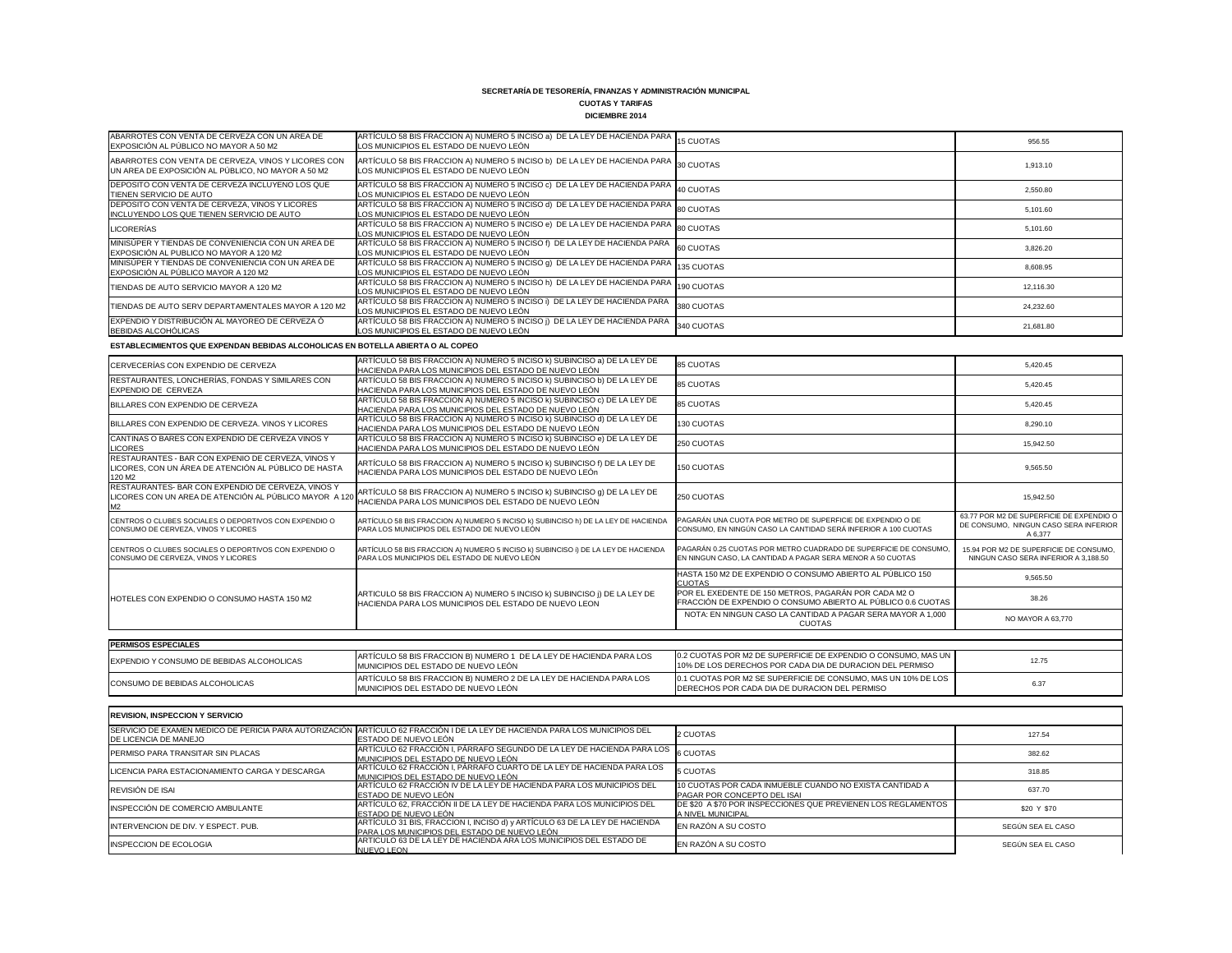# **CUOTAS Y TARIFAS**

**DICIEMBRE 2014**

| SERVICIOS SANITARIOS QUE PRESTE EL MUNICIPIO                                                       |                                                                                                                                                                                 |                                                                                                                                                                                                                                                       |                                                      |  |
|----------------------------------------------------------------------------------------------------|---------------------------------------------------------------------------------------------------------------------------------------------------------------------------------|-------------------------------------------------------------------------------------------------------------------------------------------------------------------------------------------------------------------------------------------------------|------------------------------------------------------|--|
| MANTENER ANIMALES EN OBSERVACIÓN                                                                   | ART ÍCULO 62, FRACCIÓN VI, INCISO a) DE LA LEY DE HACIENDA PARA LOS<br>MUNICIPIOS DEL ESTADO DE NUEVO LEÓN.                                                                     | 0.50 CUOTAS                                                                                                                                                                                                                                           | 31.88                                                |  |
| RECOGER ANIMALES DOMÉSTICOS ENFERMOS                                                               | ARTÍCULO 62, FRACCIÓN VI INCISO b) DE LA LEY DE HACIENDA PARA LOS<br>MUNICIPIOS DEL ESTADO DE NUEVO LEÓN.                                                                       | 0.50 CUOTAS                                                                                                                                                                                                                                           | 31.88                                                |  |
| <b>EXPEDICION DE LICENCIAS</b>                                                                     |                                                                                                                                                                                 |                                                                                                                                                                                                                                                       |                                                      |  |
|                                                                                                    | ARTÍCULO 64, FRACCIÓN V, PÁRRAFO PRIMERO DE LA LEY DE HACIENDA PARA LOS POR LICENCIA Y MEDIO DE IDENTIFICACIÓN POR M2 DE EXPOSICIÓN, 2.5<br>MUNICIPIOS DEL ESTADO DE NUEVO LEÓN | <b>CUOTAS</b>                                                                                                                                                                                                                                         | 159.42 POR M2                                        |  |
| <b>LICENCIA DE ANUNCIOS</b>                                                                        | ARTÍCULO 64, FRACCIÓN V, PÁRRAFO SEGUNDO DE LA LEY DE HACIENDA PARA<br>LOS MUNICIPIOS DEL ESTADO DE NUEVO LEÓN                                                                  | ANUNCIOS CUYA SUPERFICIE DE EXPOSICIÓN ESTE COMPUESTA DE<br>ELEMENTOS ELECTRÓNICOS, EL MONTO MÁXIMO SERÁ DE 75 CUOTAS                                                                                                                                 | 4,782.75                                             |  |
| <b>LIMPIEZA DE LOTES BALDÍOS</b>                                                                   |                                                                                                                                                                                 |                                                                                                                                                                                                                                                       |                                                      |  |
|                                                                                                    | ARTÍCULO 65, INCISO a) DE LA LEY DE HACIENDA PARA LOS MUNICIPIOS DEL<br>ESTADO DE NUEVO LEÓN                                                                                    | PREDIOS CON SUPERFICIE HASTA 1,000 M2 0.30 CUOTAS                                                                                                                                                                                                     | 19.13                                                |  |
| LIMPIEZA DE LOTES BALDÍOS                                                                          | ARTÍCULO 65 INCISO b) DE LA LEY DE HACIENDA PARA LOS MUNICIPIOS DEL<br>ESTADO DE NUEVO LEÓN                                                                                     | POR EL EXCEDENTE DE 1,000 M2, POR CADA M2 EXCEDENTE 0.26<br><b>CUOTAS</b>                                                                                                                                                                             | 16.58                                                |  |
|                                                                                                    | ARTÍCULO 65, PÁRRAFO SEPTIMO DE LA LEY DE HACIENDA PARA LOS MUNICIPIOS<br>DEL ESTADO DE NUEVO LEÓN                                                                              | POR SERVICIO DE RECOLECCIÓN, TRASLADO Y DISPOSICIÓN FINAL DE<br>LA BASURA PRODUCTO DE LA LIMPIEZA A SOLICITUD DEL PROPIETARIO<br>DEL PREDIO, EL COSTO SERÁ DE 6 CUOTAS POR M3 O FRACCIÓN DE<br>MATERIA RECOLECTADA                                    | 382.62                                               |  |
| <b>LIMPIEZA Y RECOLECCION DE DESECHOS INDUSTRIALES Y COMERCIALES</b>                               |                                                                                                                                                                                 |                                                                                                                                                                                                                                                       |                                                      |  |
|                                                                                                    | ARTÍCULO 65 BIS INCISO a) DE LA LEY DE HACIENDA PARA LOS MUNICIPIOS DEL<br>ESTADO DE NUEVO LEÓN                                                                                 | INMUEBLES QUE GENEREN HASTA 5 KG. DIARIOS, 2 CUOTAS                                                                                                                                                                                                   | 127.54                                               |  |
|                                                                                                    | ARTÍCULO 65 BIS INCISO b) DE LA LEY DE HACIENDA PARA LOS MUNICIPIOS DEL<br>ESTADO DE NUEVO LEÓN                                                                                 | INMUEBLES QUE GENEREN MÁS DE 5 KG. Y HASTA 10 KG DIARIOS, 4<br><b>CUOTAS</b>                                                                                                                                                                          | 255.08                                               |  |
|                                                                                                    | ARTÍCULO 65 BIS INCISO c) DE LA LEY DE HACIENDA PARA LOS MUNICIPIOS DEL<br>ESTADO DE NUEVO LEÓN                                                                                 | INMUEBLES QUE GENEREN MÁS DE 10 KG. Y HASTA 25 KG. DIARIOS, 6<br><b>CUOTAS</b>                                                                                                                                                                        | 382.62                                               |  |
| SERVICIO DE LIMPIA DE DESECHOS INDUSTRIALES Y                                                      | ARTÍCULO 65 BIS INCISO d) DE LA LEY DE HACIENDA PARA LOS MUNICIPIOS DEL<br>ESTADO DE NUEVO LEÓN                                                                                 | INMUEBLES QUE GENEREN MÁS DE 25 KG. Y HASTA 50 KG. DIARIOS, 14<br><b>CUOTAS</b>                                                                                                                                                                       | 892.78                                               |  |
| <b>COMERCIALES</b>                                                                                 | ARTÍCULO 65 BIS INCISO e) DE LA LEY DE HACIENDA PARA LOS MUNICIPIOS DEL<br><u>ESTADO DE NUEVO LEÓN</u>                                                                          | INMUEBLES QUE GENEREN MÁS DE 50 KG. Y HASTA 100 KG. DIARIOS, 25<br><b>CUOTAS</b>                                                                                                                                                                      | 1,594.25                                             |  |
|                                                                                                    | ARTÍCULO 65 BIS INCISO f) DE LA LEY DE HACIENDA PARA LOS MUNICIPIOS DEL<br>ESTADO DE NUEVO LEÓN                                                                                 | INMUEBLES QUE GENEREN MÁS DE 100 KG. Y HASTA 200 KG. DIARIOS, 48<br><b>CUOTAS</b>                                                                                                                                                                     | 3,060.96                                             |  |
|                                                                                                    | ARTÍCULO 65 BIS INCISO 9) DE LA LEY DE HACIENDA PARA LOS MUNICIPIOS DEL<br>ESTADO DE NUEVO LEÓN                                                                                 | INMUEBLES QUE GENEREN MÁS DE 200 KG. Ó EL EQUIVALENTE A TRES<br>M3 DIARIOS EL COBRO SERÁ DE 48 CUOTAS MÁS 0.50 CUOTAS POR<br>CADA 5KG. ADICIONALES                                                                                                    | 3060.96 MÁS 31.88 POR CADA 5KG<br><b>ADICIONALES</b> |  |
| <b>OCUPACION DE LA VIA PUBLICA</b>                                                                 |                                                                                                                                                                                 |                                                                                                                                                                                                                                                       |                                                      |  |
| OCUPAR LA VÍA PUBLICA CON INSTALACIONES FIJAS O<br><b>SEMIFIJAS</b>                                | ARTÍCULO 65 BIS-1, FRACCIÓN I DE LA LEY DE HACIENDA PARA LOS MUNCICPIOS<br>DEL ESTADO DE NUEVO LEON                                                                             | 0.016 CUOTAS DIARIAS                                                                                                                                                                                                                                  | 1.02 POR M2                                          |  |
| SITIOS DE AUTOMÓVILES                                                                              | ARTÍCULO 65 BIS-1, FRACCIÓN II DE LA LEY DE HACIENDA PARA LOS MUNICIPIOS<br>DEL ESTADO DE NUEVO LEÓN                                                                            | 5 CUOTAS POR TRIMESTRE                                                                                                                                                                                                                                | 318.85                                               |  |
| CAJONES ESTACIONAMIENTO COMERCIAL                                                                  | ARTÍCULO 65 BIS-1, FRACCIÓN III INCISO a) DE LA LEY DE HACIENDA PARA LOS<br>MUNICIPIOS DEL ESTADO DE NUEVO LEÓN                                                                 | 5 CUOTAS POR M2                                                                                                                                                                                                                                       | 318.85 POR M2                                        |  |
| CAJONES ESTACIONAMIENTO PARTICULAR                                                                 | ARTÍCULO 65 BIS-1, FRACCIÓN III INCISO b) DE LA LEY DE HACIENDA PARA LOS<br>MUNICIPIOS DEL ESTADO DE NUEVO LEÓN                                                                 | 1.5 CUOTAS POR M2                                                                                                                                                                                                                                     | 95.65 POR M2                                         |  |
| RECOLECCIÓN DE PARQUÍMETROS                                                                        | ARTÍCULO 65 BIS-1, FRACCIÓN IV, PÁRRAFO PRIMERO DE LA LEY DE HACIENDA<br>PARA LOS MUNICIPIOS DEL ESTADO DE NUEVO LEÓN                                                           | \$2.50 POR HORA                                                                                                                                                                                                                                       | \$2.50 POR HORA                                      |  |
| MATERIAL EN LA VÍA PUBLICA                                                                         | ARTÍCULO 65 BIS-1 FRACCIÓN V (SUSPENDIDA SU APLICACIÓN POR LA DECLARATORIA DE COORDINACIÓN EN MATERIA FEDERAL DE DERECHOS)                                                      |                                                                                                                                                                                                                                                       |                                                      |  |
| <b>MERCADOS AMBULANTES</b><br>CALCOMANÍAS DE ESTACIONÓMETROS                                       | ARTÍCULO 65 BIS-1, FRACCIÓN I<br>ARTÍCULO 65 BIS-1, FRACCIÓN I, PÁRRAFO SEGUNDO                                                                                                 | 0.016 CUOTAS DIARIAS POR M2 COMPLETO O FRACCION<br>0.081 CUOTAS DIARIAS POR METRO CUADRADO                                                                                                                                                            | 1.02 POR M2<br>5.16                                  |  |
| <b>CONTRIBUCIONES POR NUEVOS FRACCIONAMIENTOS, EDIFICACIONES, RELOTIFICACIONES Y SUBDIVISIONES</b> |                                                                                                                                                                                 |                                                                                                                                                                                                                                                       |                                                      |  |
| PAGO DEL 7 %                                                                                       | ARTICULO 65 BIS 2 DE LA LEY DE HACIENDA PARA LOS MUNICIPIOS DEL ESTADO DE<br><b>NUEVO LEON</b>                                                                                  | LOS PREDIOS NO HABITACIONALES CEDERÁN O PAGARÁN EL 7% DEL<br>ÁREA QUE RESULTE DE RESTAR AL AREA TOTAL DEL PREDIO, LAS<br>ÁREAS DE AFECTACIÓN Y VIALIDADES                                                                                             | SEGÚN SEA EL CASO                                    |  |
| PAGO DEL ARTICULO 151 FRACC II                                                                     | ARTICULO 65 BIS 2 DE LA LEY DE HACIENDA PARA LOS MUNICIPIOS DEL ESTADO D<br><b>NUEVO LEON</b>                                                                                   | CEDER SUELO AL MUNICIPIO PARA DESTINOS A RAZÓN DEL 17% -<br>DIECISIETE DEL ÁREA VENDIBLE Ó 22 - VEINTIDÓS METROS CUADRADOS<br>POR UNIDAD DE VIVIENDA, O LO QUE RESULTE MAYOR. LOS USOS<br>COMPLEMENTARIOS NO HABITACIONALES CEDERÁN EL 7% - SIETE DEL | SEGÚN SEA EL CASO                                    |  |
| <b>OTROS INGRESOS</b>                                                                              |                                                                                                                                                                                 |                                                                                                                                                                                                                                                       |                                                      |  |
| <b>OTROS INGRESOS</b>                                                                              | ARTICULO 63 PARRAFO SEGUNDO DE LA LEY DE HACIENDA PARA LOS MUNICIPIOS DEL<br>ESTADO DE NUEVO LEON                                                                               | SEGÚN SEA EL CASO                                                                                                                                                                                                                                     | SEGÚN SEA EL CASO                                    |  |
| <b>DIVERSOS</b>                                                                                    |                                                                                                                                                                                 |                                                                                                                                                                                                                                                       |                                                      |  |
| <b>DIVERSOS</b>                                                                                    | ARTICULO 63 PARRAFO SEGUNDO DE LA LEY DE HACIENDA PARA LOS MUNICIPIOS DEL<br>ESTADO DE NUEVO LEON                                                                               | SEGÚN SEA EL CASO                                                                                                                                                                                                                                     | SEGÚN SEA EL CASO                                    |  |
|                                                                                                    | <b>3.- PRODUCTOS</b>                                                                                                                                                            |                                                                                                                                                                                                                                                       |                                                      |  |
| <b>CONCEPTO Y DESCRIPCION</b>                                                                      | <b>FUNDAMENTO JURÍDICO</b>                                                                                                                                                      | <b>CUOTA QUE CORRESPONDE</b>                                                                                                                                                                                                                          | <b>CANTIDAD</b>                                      |  |
|                                                                                                    |                                                                                                                                                                                 |                                                                                                                                                                                                                                                       |                                                      |  |
| <b>EXPLOTACION</b>                                                                                 |                                                                                                                                                                                 |                                                                                                                                                                                                                                                       |                                                      |  |
| <b>CUOTAS DIF GUARDERIAS</b>                                                                       | ARTICULO 66, FRACCION I DE LA LEY DE HACIENDA PARA LOS MUNICIPIOS DEL ESTADO DE<br><b>NUEVO LEON</b>                                                                            | SEGÚN SEA EL CASO                                                                                                                                                                                                                                     | SEGÚN SEA EL CASO                                    |  |